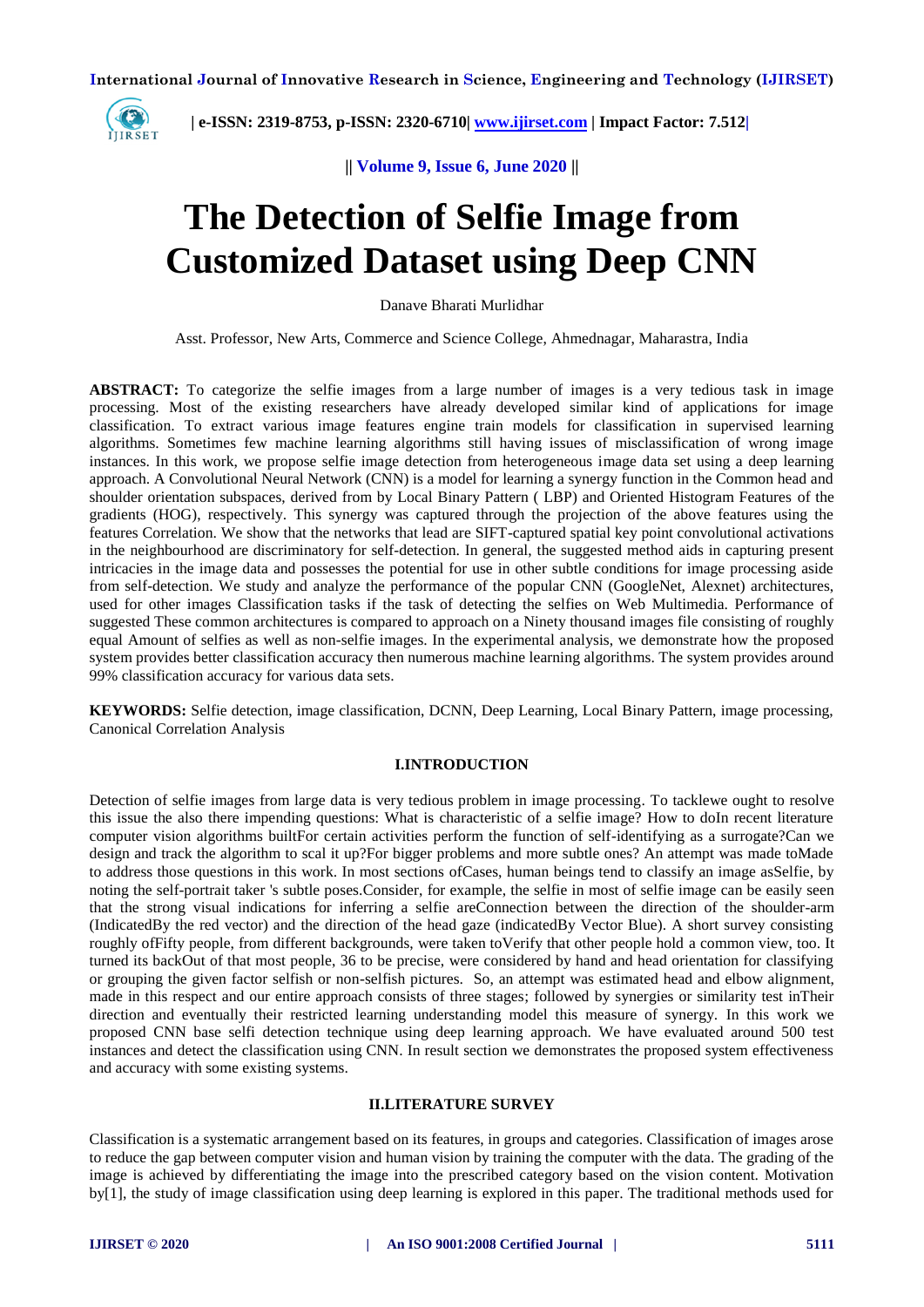

 **| e-ISSN: 2319-8753, p-ISSN: 2320-6710[| www.ijirset.com](http://www.ijirset.com/) | Impact Factor: 7.512|**

# **|| Volume 9, Issue 6, June 2020 ||**

the classification of images are part and piece of the Artificial Intelligence (AI) area formally called as machine learning. Machine learning consists of an extraction module of features that extracts important features such as edges, textures etc. and a classification module that classifies based on the extracted features.

The main limitation of machine learning is that it can only extract certain set of features on images while separating, and can not extract differentiating features from the data training set. This disadvantage is rectified through the use of profound learning[2]. Deep learning ( DL) is a sub-field to machine learning which can learn through its own computing method. A deep learning model is used to persistently break down knowledge with a homogeneous framework such as how determinations will be made by a person. To achieve this, deep learning uses multi-algorithm layered structure represented as an artificial neural network (ANN). The architecture of an ANN is simulated with the aid of the human brain's biological neural network. This makes deep learning more able than the standard models of machine learning.

Given these handcrafted features, we intend to learn a multilayer convolutional neural network architecture that will take into account the synergy of these features in the common subspace. A Deep convolutional Neural Network consists of a series of convolutionallayers interwoven by layers of pooling and standardization. Following the convolutionallayers are full-connected layers interleaved with dropout layers to avoid overfitting. Those CNNs help in automated feature learning and classification when trained end-to - end. We use Alexnet architecture[3] in this approach, and use transfer learning by finetuning the model pre-trained on a broad Imagenetdataset[4].

An ablative comparative analysis is conducted with the other unconstrained CNNs to further examine the efficiency of our method. A simple experiment is performed to test this fact, to ensure that the training process is tractable and scalable to different problems. We pass the same test data to the network with the above trained CNNs, but with a slight modification to the input image. Using [5] we detect the face and shoulder, and set those pixel values to zero. A subset of 3000 of these images blocked from the face-shoulder was selected and accuracy was tested. This system can be seen as the unconstrained network shows no significant drop in accuracy  $\ll 10$  percent), implying that the networks are learning features that could potentially come from unreliable sources such as background, and are neither tractable nor applicable to subtle image analysis problems. However, a substantial decrease in accuracy from 86.3% to 58.8% of the proposed restricted approach suggests that a separate synergy-based training model is applied and tractable, implying that the features are learned from the accurate and adaptive head and shoulder orientation and can be adjusted to other possible subtle problems. Because SVM 's non-CNN model on synergy function in the previous experimental setup does not produce competitive results, we exclude it in this experimental environment. Tractability is also the key goal of this experimental setup and is more important in evaluating it on strategies based on CNN

Although negatives or non-selfies required for classification could have been compiled by arbitrarily collecting images that do not meet the selfie definition, including abundantly available images such as landscapes, animals and vehicles, the augmented images were chosen with more specificity to present a more demanding and meaningful setting. It consists mainly of images with at least one person performing a task (action dataset), posing for a picture (third person clicked on it) and so on. Most of the non-selfie images were taken from the Imagenet [4] database, the rest were collected manually over time under the hierarchies of people and objects. A novel dataset has thus been compiled which can serve as a good benchmark for testing algorithms.

The initial step of our algorithm is the capture of the head features and the shoulder alignment functions. The [6] method is used in which multi-level Local Binary Pattern (LBP) provides head alignment features and multi-level gradient histogram (HOG) provides head and shoulder alignment features. LBP is used for face and head detection tasks, because it is very successful. But our architecture is general, and also applies to other head apps. Additionally, HOG is measured as complementary to LBP[12], which provides both head and shoulder alignment. In this section, we briefly revisit the method of extraction of features in[6] that we used in our experiments. All images are converted to grayscale and redimensioned to 227 / 227.

Gradient Histogram (HOG)[7] is a local descriptor capturing gradients of the pressure. To obtain the magnitude of the gradient a mask consisting of a vector  $[-1, 0, 1]$  is used. The image's resulting gradient magnitudes are divided into blocks of  $h = 2$ { $l = 1, 2, 3,$ }, where l is Hierarchy level. In our experiments l is chosen to be 4. In every step of the hierarchy, the gradient magnitudes are voted into 9 bins of 0−180 degrees of equal size separately from each of those image blocks. Lastly, the resulting histograms are concatenated in order to obtain the final descriptor  $\lambda$ .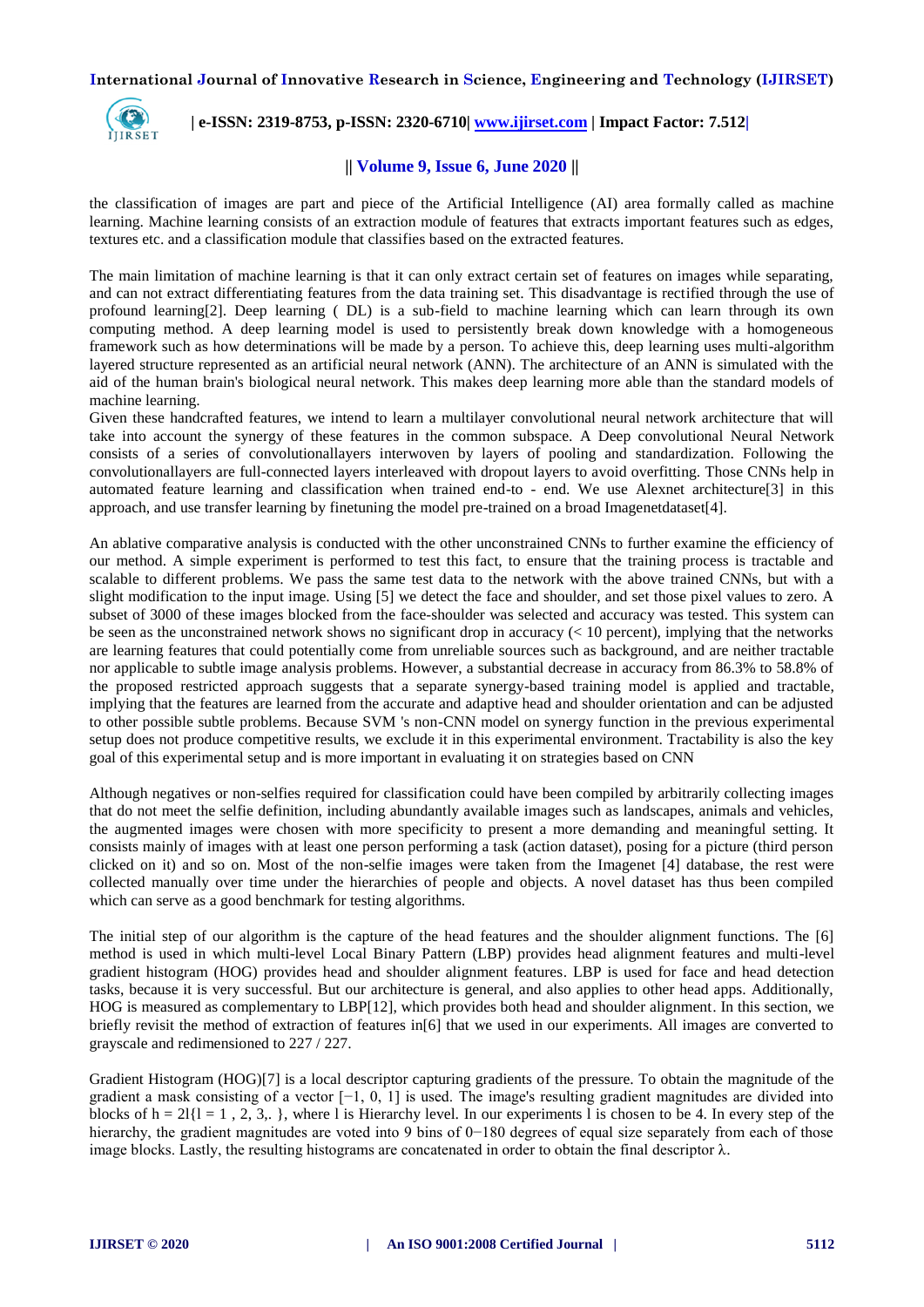

 **| e-ISSN: 2319-8753, p-ISSN: 2320-6710[| www.ijirset.com](http://www.ijirset.com/) | Impact Factor: 7.512|**

# **|| Volume 9, Issue 6, June 2020 ||**

As mentioned earlier, handcraft features fail to be learned as standalone descriptors when there is a higher level of séance. A restricted CNN training scheme is then implemented in such a way that all benefits are handcraft features and a deep learning approach is used. In the face verification scenario in[8], this method of constraint learning was used. A custom loss function was modelled in [9] for foreground segmentation, where the CNN outputs were constrained by image level tags. In our approach, CNN loss is modelled as the Less squared loss function in the continuum of HOG and LBP between both the types of networks and the synergistic feature for both the neck and body, including both. Visualization tools and actual outcomes in that such a teaching method is successful by utilizing hand - crafted features, trying to make the model solvable. In addition, this also gives a more generalized approach beyond the problem of selfdetection. Finally, the restricted CNN is used as feature pools, and features are extracted at keypoints detected by SIFT from learned convolution maps.

In [10], a total of 85,000 selfie images were collected from selfeed.com using a real-time # selfie update on integral and further manually annotated with various attributes such as age, gender and hair colour. Doing so results in 15,290 images being eliminated. Additionally, pictures of individuals that were either entirely meaningless or general photographs were omitted too. The resulting selfie dataset obtained mainly has single-faced selfies. To further diversify the dataset, additional images were compiled from online and offline resources consisting mainly of multiple-person selfies and also those clicked using equipment such as selfie sticks, apart from the above. Thus the resulting dataset has one chunk of robust data ( i.e. positive or selfish), up-to - date images (i.e. positive or selfish) with the current trend of "selfie".

#### **III.RESEARCH METHODOLOGY**

Devise a solution for distinguishing self-portrait images with reference to complex features of selfie for high probabilistic accuracy of detection using computer vision techniques and deep learning.We evaluate the proposed system with some synthetic as well as real time image dataset and validate the accuracy of system. This research we design and develop a system which extracts multiple regions of each image to train the data using CNN model. Then we extract various complex features like localization as well as color, texture and shape from input images using proposed CNN. System alsodemonstrates multiple convolutional as auto encode to get best optimize features and improve the classification accuracy.



**Figure 1 : Proposed system architecture**

- System initially deals with large image dataset which contains some selfie as well as some normal images.
- Cross validation has done with 10 fold and 15 fold respectively.
- Apply noise filtration algorithm to remove the existing noise and improve the quality of image, parallel we also normalized the image with fixed dimensions.
- Various features extraction has done using CNN with multiple convolutional layer and train the module.
- Once module has trained system creates Background Knowledge (BK) for entire training dataset.
- For testing dataset feature extraction has similarly done like training module and test all dataset using CNN.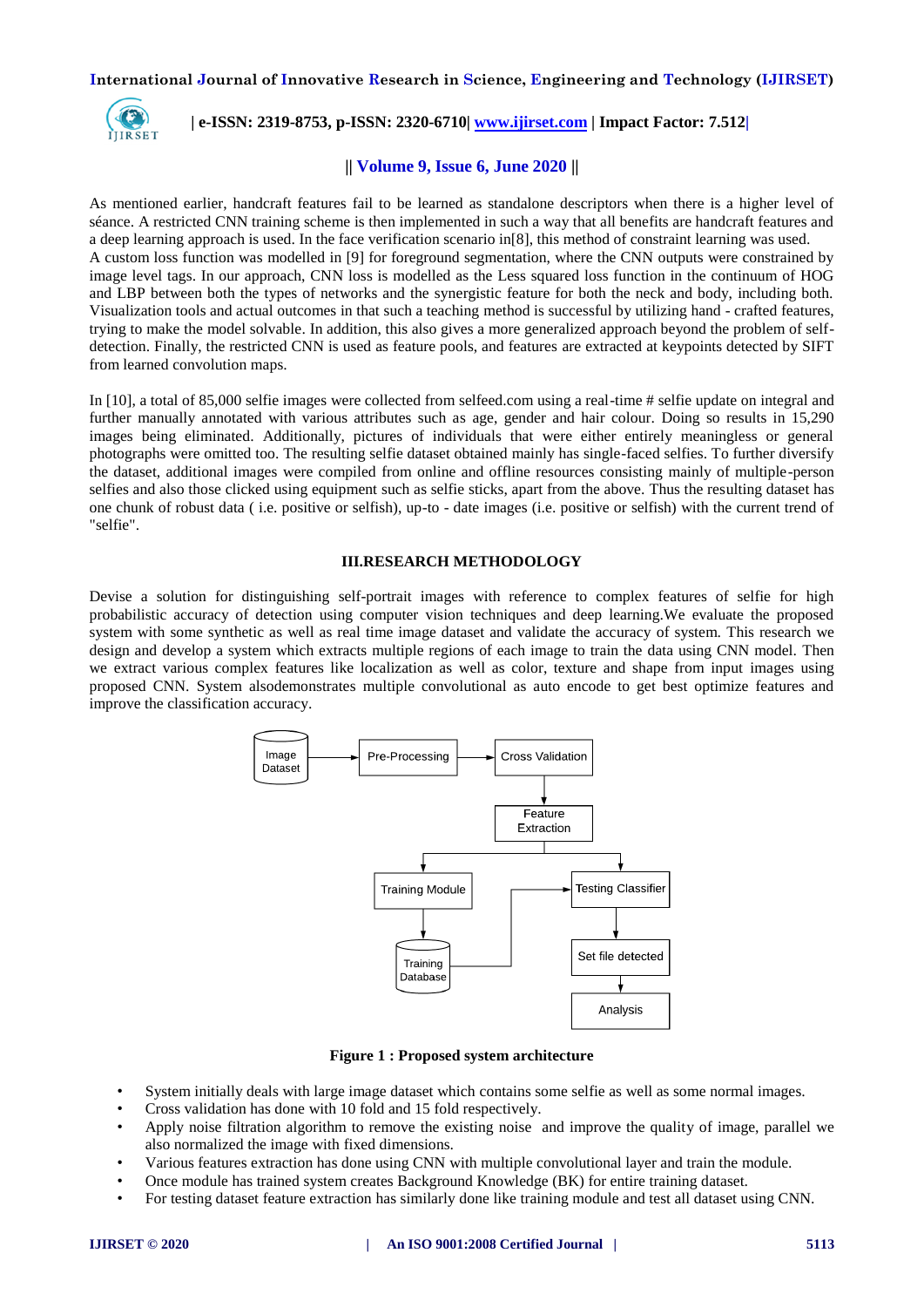

 **| e-ISSN: 2319-8753, p-ISSN: 2320-6710[| www.ijirset.com](http://www.ijirset.com/) | Impact Factor: 7.512|**

# **|| Volume 9, Issue 6, June 2020 ||**

• System work with minimum two convolutional layers during the execution and ReLu as activation function, ReLu provides better accuracy than sigmoid and TanH.

#### **Dataset Description**

A novel dataset is to be created that can serve as a good benchmark for testing the algorithm, which contains various kind ofselfie images as well as some non-selfie images for analyzing almost correct accuracy of the algorithm proposed. This dataset can be collected from various sources like Selficity (selficity.com), Selfeed (selfeed.com), Ucf Centre of research in computer vision (crcv.ucf.edu), and Kaggle. Non-selfie images can be collected from Imagenet database, Kaggle, and INRIA Persons Dataset. For real time images it has created manually using smartphones or survey or extraction from social networking cities. University of Florida, Center of Research in Computer Vision Dataset has also used which contains around 46,836 selfie images. It is an annotated with 36 different attributes divided into several categories like:- Gender, Age, Face shape and gestures, Hair color and shape, Accessories, Lightning conditions.

# **IV.RESULTS AND DISCUSSIONS**

After the successfully implementation of entire system we evaluate confusion matrix for overall experimental analysis, below Table 1 and Table 2 demonstrates the confusion matrix evaluation and Figure 2 and 3 shows accuracy of system with existing algorithms.

**Table 2 : confusion matrix calculation using proposed system**

| Class      | Selfi | Not-selfie |
|------------|-------|------------|
| Selfi      | 145   |            |
| Not-selfie |       | 340        |
|            |       |            |

#### **Table 3 : Performance evaluation with NB and SVM**

|                  | <b>SVM</b> | CNN    |
|------------------|------------|--------|
| Accuracy         | 0.9892     | 0.9925 |
| <b>Precision</b> | 0.9867     | 0.9897 |
| <b>Recall</b>    | 0.9933     | 0.9963 |
| <b>F-Score</b>   | 0 9899     | በ 9929 |



**Figure 2 : Performance evaluation using Naïve Bayes and SVM**

According to both experiment analyses, SVM shows better classification accuracy than the NB algorithm which is shown in figure 2. Conferring to the above experiment analysis, we can conclude the proposed system produces better accuracy for trust computation in IoT in-service environment. The entire research follows some simulation environmental parameters as well as a combination of machine learning algorithms. Various computation parameters have been used cluster differentiation and id.mi.com using respect to machine learning algorithms.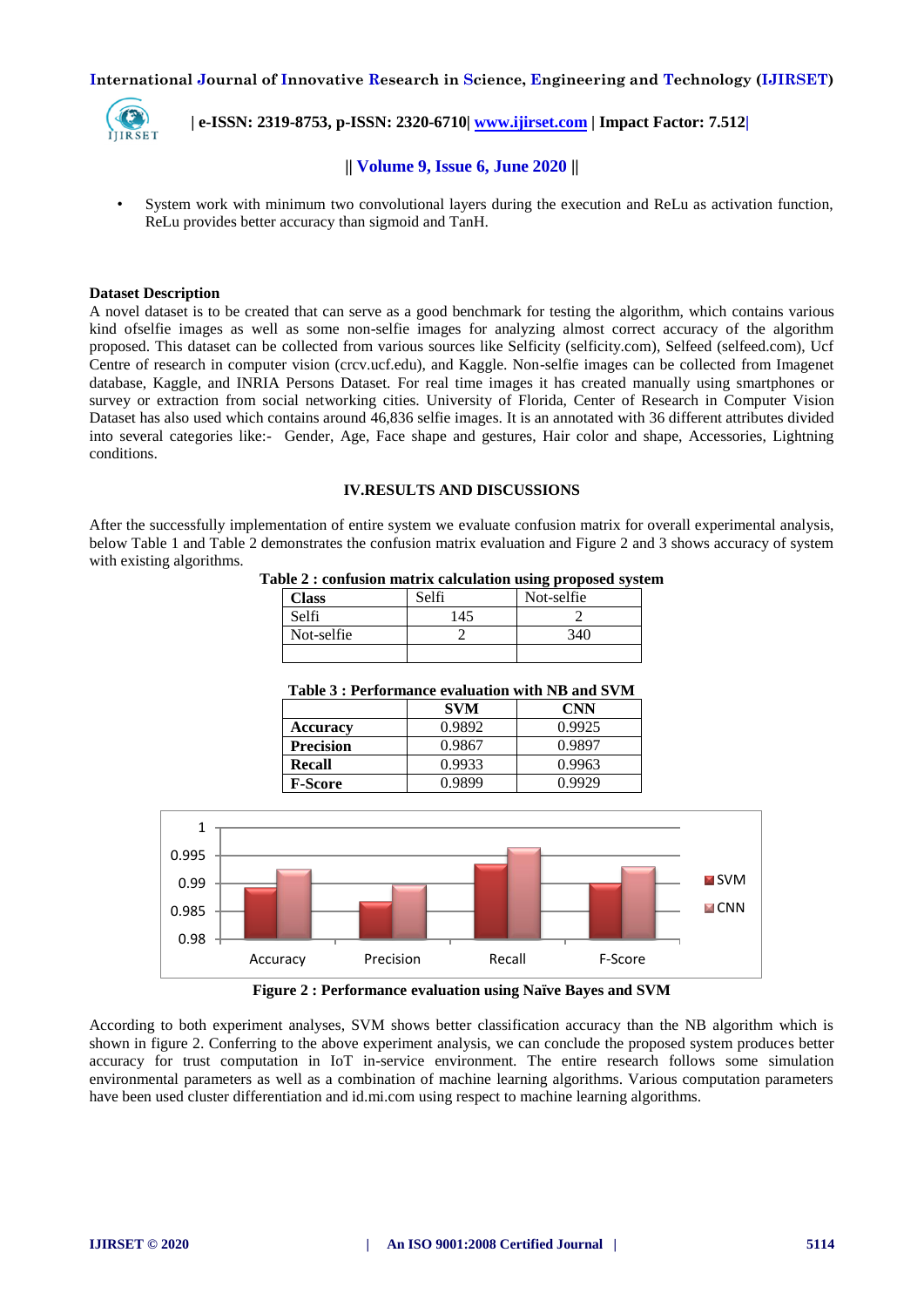

 **| e-ISSN: 2319-8753, p-ISSN: 2320-6710[| www.ijirset.com](http://www.ijirset.com/) | Impact Factor: 7.512|**



**|| Volume 9, Issue 6, June 2020 ||**



## **V.CONCLUSION AND FUTURE WORK**

Systems results show that deep learning does provide promising results with a performance comparable to some methods using handcrafted features on emotion classification task, and also a few methods using deep learning for sentiment analysis. The important features of selfie image can be collected extensively using Image Processing , Computer Vision methodologies and can be classified, when mapped with deep learning techniques for training paradigm for obtaining features which are discriminative for selfie detection, enhances detection with more precise features.Large scale implementation of selfie detection algorithms which contains more than two features and merged with multiple other techniques can be the major part of future scope aegregation of groupies from selfies can the other important part.To evaluate the similar system on large heterogeneous dataset including some deep features will be the interesting task for future work.

#### **REFERENCES**

[1] https://in.mathworks.com/matlabcentral/fileexchange/59133 - neural -network -toolbox -tm--model -for -alexnet network

[2] H. Lee, R. Grosse, R. Ranganath, and A.Y. Ng. Convolutional deep belief networks for scalable unsupervised learning of hierarchical representations. In Proceedings of the 26th Annual International Conference on Machine Learning, pages 609–616. ACM, 2009

[3] A. Krizhevsky, I. Sutskever, and G. E. Hinton, "Imagenet classification with deep convolutional neural networks," in Advances in neural information processing systems, 2012, pp. 1097–1105

[4] J. Deng, W. Dong, R. Socher, L.-J. Li, K. Li, and L. Fei-Fei, "Imagenet: A large-scale hierarchical image database," in Computer Vision and Pattern Recognition, 2009. CVPR 2009.IEEE Conference on. IEEE, 2009, pp. 248–255

[5] X. Zhu and D. Ramanan, "Face detection, pose estimation, and landmark localization in the wild," in Computer Vision and Pattern Recognition (CVPR), 2012 IEEE Conference on. IEEE, 2012, pp. 2879–2886.

[6] C. Zeng and H. Ma, "Robust head-shoulder detection by pca-based multilevel hog-lbp detector for people counting," in Pattern Recognition (ICPR), 2010 20th International Conference on. IEEE, 2010, pp. 2069–2072.

[7] N. Dalal and B. Triggs, "Histograms of oriented gradients for human detection," in 2005 IEEE Computer Society Conference on Computer Vision and Pattern Recognition (CVPR'05), vol. 1. IEEE, 2005, pp. 886–893

[8] M. S. Sarfraz and R. Stiefelhagen, "Deep perceptual mapping for thermal to visible face recognition," arXiv preprint arXiv:1507.02879, 2015.

[9] D. Pathak, P. Krahenbuhl, and T. Darrell, "Constrained convolutional neural networks for weakly supervised segmentation," in Proceedings of the IEEE International Conference on Computer Vision, 2015, pp. 1796–1804.

[10] M. M. Kalayeh, M. Seifu, W. LaLanne, and M. Shah, "How to take a good selfie?" in Proceedings of the 23rd Annual ACM Conference on Multimedia Conference. ACM, 2015, pp. 923–926

[11] Weiser E. B., \#Me: Narcissism and its facets as predictors of selfie-posting frequency. In: 2015, Personality and Individual Differences, Elsevier. p: 477 - 481. Doi: 10.1016/j.paid.2015.07.007.

[12] Ryan T., \&Xenos S, Who uses Facebook? An investigation into the relationship between the Big Five, shyness, narcissism, loneliness, and Facebook usage. In: 2011, Computers in Human Behavior, Elsevier. p: 1658 - 1664. Doi: 10.1016/j.chb.2011.02.004.